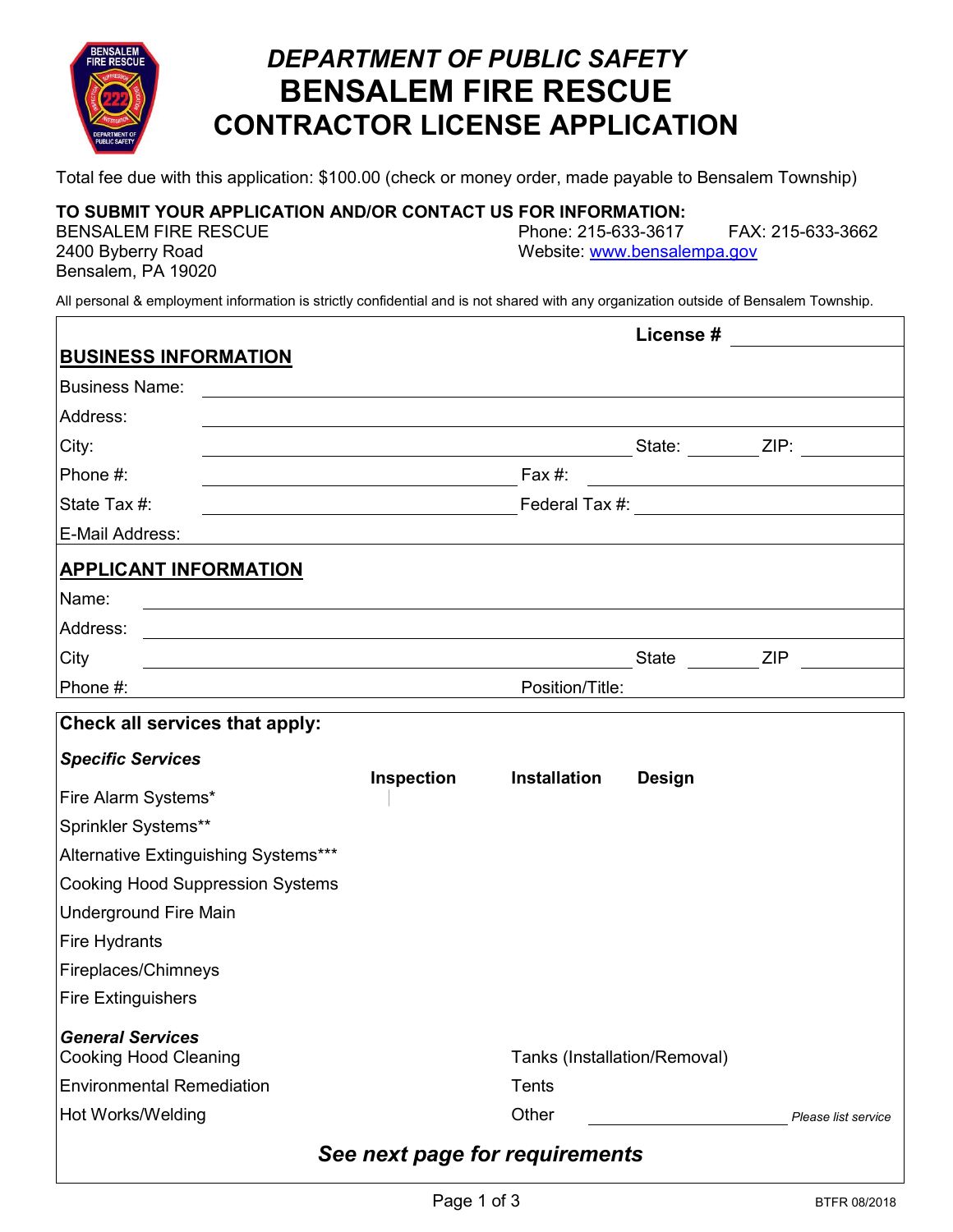

# *DEPARTMENT OF PUBLIC SAFETY* **BENSALEM FIRE RESCUE CONTRACTOR LICENSE APPLICATION**

### **QUALIFICATIONS (ATTACH SUPPORTING DOCUMENTATION)**

#### **REQUIRED SUPPORTING DOCUMENTS FOR ALL CONTRACTORS**

A Certificate of Insurance in the amount of \$1,000,000.00 each occurrence naming Bensalem Township as the certificate holder, proof of workman's compensation insurance, an insurance declaration page and a list of all employees. Insurance certificate must contain a clause stating the policy will not be cancelled until the Township of Bensalem is provided a 30 day notice prior to cancellation. 15

### **\*FIRE ALARM CONTRACTORS\***

All fire alarm contractors shall provide a copy of NICET II certification or higher, or submit a certificate of training from the alarm manufacturer to inspect and install systems.

All plans submitted for fire alarm systems shall be signed and sealed by a P.E. Licensed in PA or NICET III or higher.

### **\*\*SPRINKLER CONTRACTORS\*\***

All sprinkler contractors shall provide a copy of NICET II certification or higher to inspect systems.

All sprinkler contractors shall provide a copy of NICET III certification or higher to install systems.

All plans submitted for sprinkler systems shall be signed and sealed by a P.E. Licensed in PA or NICET III.

#### **\*\*SPECIAL HAZARD SUPPRESSION SYSTEMS\*\***

All special hazard suppression contractors shall provide a copy of NICET III certification or higher to install systems.

All plans submitted for special hazard suppression systems shall be signed and sealed by a P.E. Licensed in PA or NICET III.

| Name: |  |  | $\Box$ NICET II $\Box$ NICET III $\Box$ NICET IV $\Box$ PE (Check One) |
|-------|--|--|------------------------------------------------------------------------|
| Name: |  |  | $\Box$ NICET II $\Box$ NICET III $\Box$ NICET IV $\Box$ PE (Check One) |
| Name: |  |  | $\Box$ NICET II $\Box$ NICET III $\Box$ NICET IV $\Box$ PE (Check One) |
| Name: |  |  | $\Box$ NICET II $\Box$ NICET III $\Box$ NICET IV $\Box$ PE (Check One) |
| Name: |  |  | NICET II NICET III NICET IV DPE (Check One)                            |